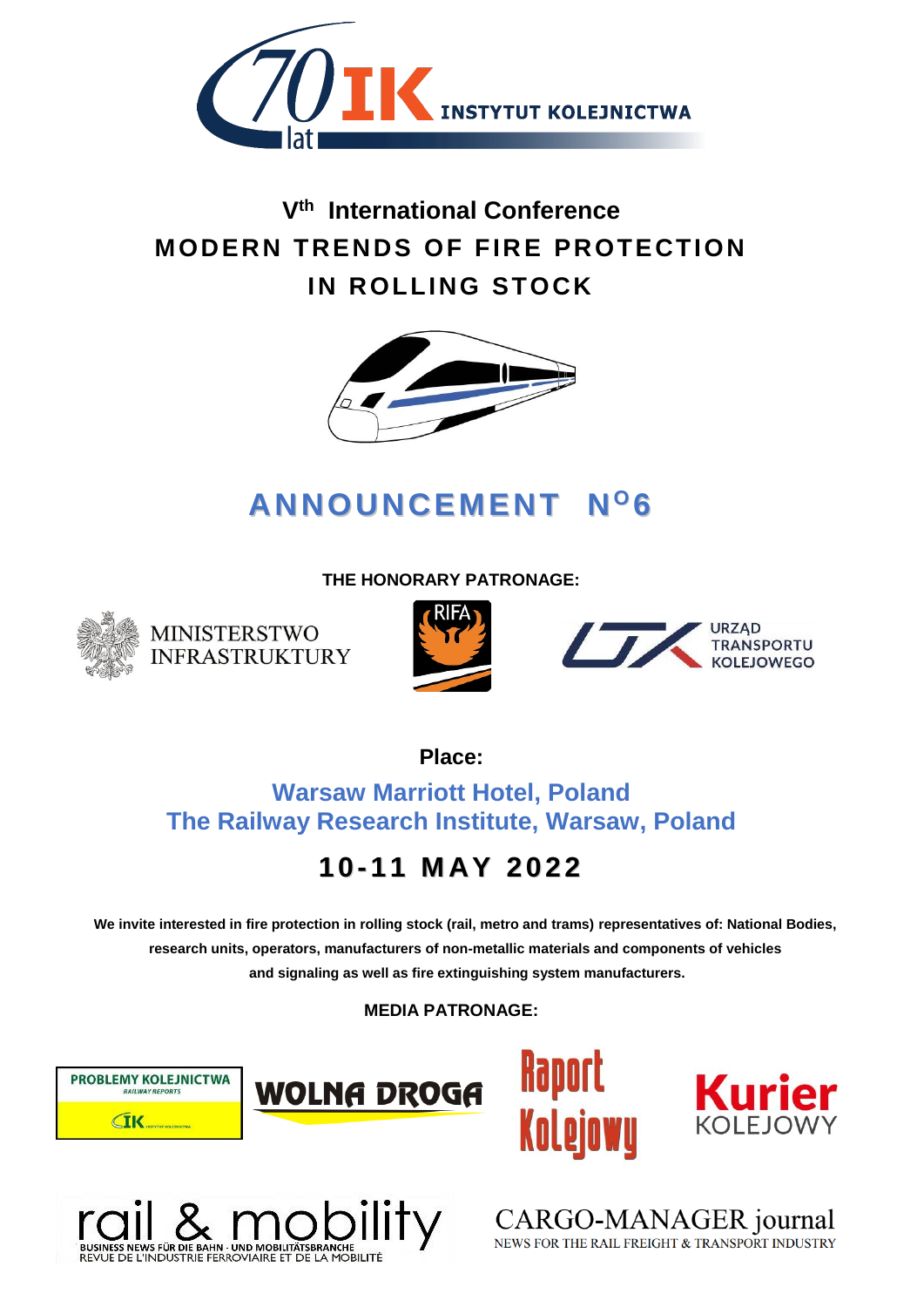### **International Scientific Committee:**

### **Chair:**

1. Jolanta Maria Radziszewska-Wolińska PhD. – The Railway Research Institute, Poland

### **Members:**

- 2. Tony Cash PhD. Rail Industry Fire Association, United Kingdom
- 3. Bogdan Długogórski Prof. Charles Darwin University, Australia
- 4. Aleš Dudaček Prof. VSB Technical University of Ostrava, Czech Republic
- 5. Roger Dirksmeier FOGTEC Brandschutz GmbH, Germany
- 6. Eric Guillaume PhD. Efectis, France
- 7. Anna Stec Prof. University of Central Lancashire, United Kingdom
- 8. Mia Kumm SP Technical Research Institute, Sweden

### **Organizing Committee:**

- 1. Dorota Adamska contact regarding Exibition Hall, phone +48 22 47-31-320; e-mail: [DAdamska@ikolej.pl](mailto:DAdamska@ikolej.pl)
- 2. Paulina Banachowicz chair
- 3. Marta Łyszcz
- 4. Danuta Milczarek
- 5. Anna Stóżyk
- 6. Aneta Świetlik

### **Information about the conference:**

on the web:<http://www.ikolej.pl/en>

Phone: +48 22 47 31 458; +48 22 47 31 370; fax: +48 22 610 75 97, e-mail: [fire.conference@ikolej.pl](mailto:fire.conference@ikolej.pl)

Registration form available on <http://www.ikolej.pl/en>

Applications should be sent by e-mail: [fire.conference@ikolej.pl](../../../../Downloads/fire.conference@ikolej.pl) or fax: +48 22 610 75 97

### **The publication of conference materials**

All submitted papers will be reviewed and qualified by the Scientific Committee to presentation during plenary sessions. Reviewed papers will be published in the form of a Monograph by The Railway Research Institute.

### **Language**:

Showing presentation: English

Presenters: Polish or English with simultaneous translation

### **Important dates:**

Payment for participation: **Submissions accepted from 07 of April 2022 to 06 of May 2022**– **270 EURO**

> Registration for participation to **06 of May 2022** Sending a Power Point presentation to **04 of May 2022.** Sending full papers to **06 of May 2022**

> > Please keep the deadlines.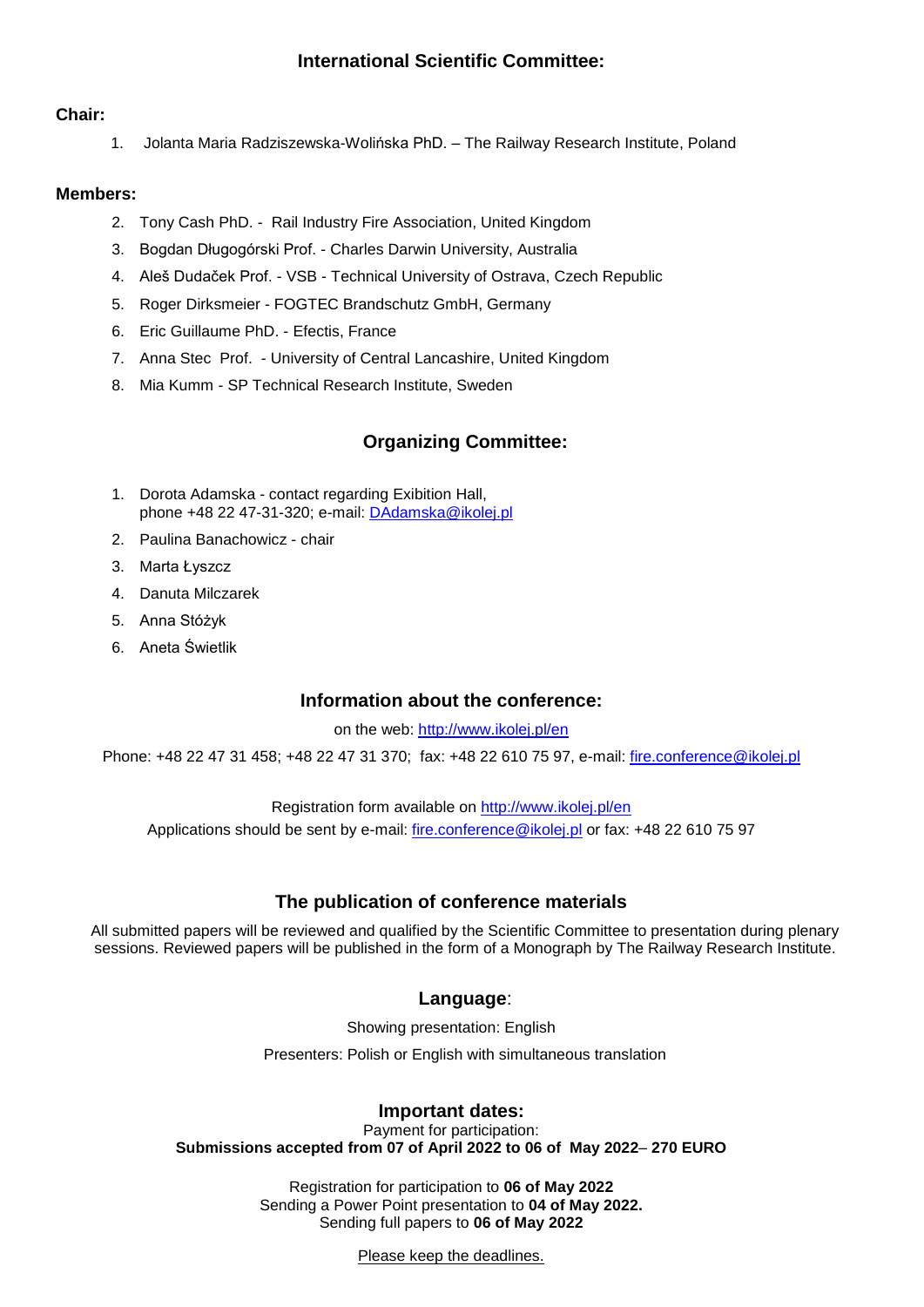### **Conference Program:**

### **10th of May 2022 -1 st day of the Conference MARRIOTT HOTEL – Baltic Room (3rd floor). Jerozolimskie Avenues 65/79, 00-697 Warsaw**

| $09.00 - 09.45$ |              | Registration, coffee and visiting EXIBITION HALL                                                                                                                                                                                                                                           |
|-----------------|--------------|--------------------------------------------------------------------------------------------------------------------------------------------------------------------------------------------------------------------------------------------------------------------------------------------|
| $09.45 - 10.00$ |              | Welcome                                                                                                                                                                                                                                                                                    |
| $10.00 - 11.40$ |              | <b>I SESSION Chairman: Tony CASH</b>                                                                                                                                                                                                                                                       |
| $10.00 - 10.20$ | 1.           | Current Progress in the Verification of EN45545 and Related Standards<br>RADZISZEWSKA-WOLIŃSKA Jolanta Maria (POLAND/Instytut Kolejnictwa)                                                                                                                                                 |
| $10.20 - 10.40$ | $\mathbf{2}$ | A New Standard for Rail Vehicle Fire Safety and Evacuation<br><b>DINMORE Neil (UNITED KINGDOM OF GREAT BRITAIN/RSSB)</b>                                                                                                                                                                   |
| 10.40 - 11.00   | 3.           | New Version of the UNI11565 Standard: Modifications and Remarks<br>DIANA Paolo, TRAINA Antonino (ITALY / Trenitalia S.p.A.)                                                                                                                                                                |
| $11.00 - 11.20$ | 4.           | Independent Assessment and Certification of Rolling Stock and Rolling Stock<br>Subsystems on the Base of the Standard EN 45545-2:2020<br><b>BARBAGLI Michele, KLINGER Michael (GERMANY / TUV)</b>                                                                                          |
| $11.20 - 11.40$ | 5.           | Review of Design Fires for Railway Fire Safety Assessment, and for Railways<br><b>Infrastructure Management</b><br><b>GUILLAUME Eric, GILDAS Auguin (FRANCE/EFECTIS)</b>                                                                                                                   |
| 11.40-12.30     |              | Coffee break and visiting EXIBITION HALL                                                                                                                                                                                                                                                   |
| $12.30 - 14.10$ |              | <b>Il SESSION Chairman: Roger DIRKSMEIER</b>                                                                                                                                                                                                                                               |
| 12.30 - 12.50   | 6.           | Assessment of Electrical Equipment in the Field of Fire Safety in Rolling Stock<br>TARKA Izabela, KAŹMIERCZAK Adrian, PIERGIES Jakub, MILCZAREK Danuta<br>(POLAND/Instytut Kolejnictwa)                                                                                                    |
| 12.50 - 13.10   | 7.           | Risk Assessment in the Field of Fire Safety of Rail Vehicles - Legal and<br><b>Standardization Requirements</b><br>RADZISZEWSKA-WOLIŃSKA Jolanta Maria<br><b>PAWLIK</b><br>Marek,<br>(POLAND/Instytut                                                                                      |
| 13.10 - 13.30   | 8.           | Kolejnictwa)<br>Remedial Actions to Assure Fire and Life Safety in Heritage Passenger Cars - A USA<br><b>Case Study</b><br><b>ANDREWS Robert (USA / THE CATALPA FALLS GROUP, LLC)</b>                                                                                                      |
| $13.30 - 13.50$ | 9.           | <b>Lessons Learned from the Planning and Conduct of Emergency Exercises</b><br><b>CASH Tony (UNITED KINGDOM OF GREAT BRITAIN/RIFA)</b>                                                                                                                                                     |
| $13.50 - 14.10$ |              | 10. Most Recent Experiences in Protecting Diesel Engines on Rolling Stock with<br><b>Innovative Approach</b><br>BARTOLETTI Luca, CREMONCINI Andrea, BIANCHI Daniele, PALOMBA Riccardo,<br>REGI Dario, (ITALY /1. FIR. EX. S.R.L. / 2. I.S.E. INGEGNERIA DEI SISTEMI<br>ELETTRONICI S.R.L.) |
| $14.10 - 15.40$ |              | Lunch and visiting EXIBITION HALL                                                                                                                                                                                                                                                          |
| $15.40 - 17.20$ |              | <b>III SESSION Chairman: Eric GUILLAUME</b>                                                                                                                                                                                                                                                |
| 15.40 - 16.00   |              | 11. A Longterm Overview of USA Rolling Stock Vehicle Floor Fire Platform Testing and<br><b>Related Passenger Safety Fire Protection</b><br><b>KOBER Jeffrey F. (USA / MILWAUKEE COMPOSITES INC.)</b>                                                                                       |
| 16.00 - 16.20   |              | 12. Update on Mäder Total EN 45545-2 Solutions: Gelcoats, Resins and Coatings<br><b>Combined with Efficient Manufacturing Methods</b><br><b>KIEHL Julien (SWITZERLAND/ WALTER MÄDER AGCOMPOSITES)</b>                                                                                      |
| 16.20 - 16.40   |              | 13. LEO - Lightweight with Extreme Opportunities. Modern Composite Technologies for<br>Rail Applications According to EN 45545 and DIN SPEC 91326<br>MORIS Adam, BÜNKER Jörg and others (GERMANY / SAERTEX GmbH & Co. KG)                                                                  |
| 16.40 - 17.00   |              | 14. Assessment of the Effect of the Applied Hydroxide Additives on the Fire Properties of<br>Varnish Coating Systems with a Deafening Mass<br><b>PAULI Wojciech, WIECHA Karol, MILCZAREK Danuta, TARKA Izabela (POLAND /</b><br>FIRMA HANDLOWA BARWA / INSTYTUT KOLEJNICTWA                |
| 17.00 - 17.20   |              | 15. The Product Portfolio of ELANTAS Europe for EN 45545-2 Certification<br><b>MALINVERNO Davide (ITALY / ELANTAS Europe)</b>                                                                                                                                                              |
| $17.20 - 17.30$ |              | Summary of the 1st day of the Conference                                                                                                                                                                                                                                                   |
| $18.00 - 22.00$ |              | <b>GALA DINNER</b>                                                                                                                                                                                                                                                                         |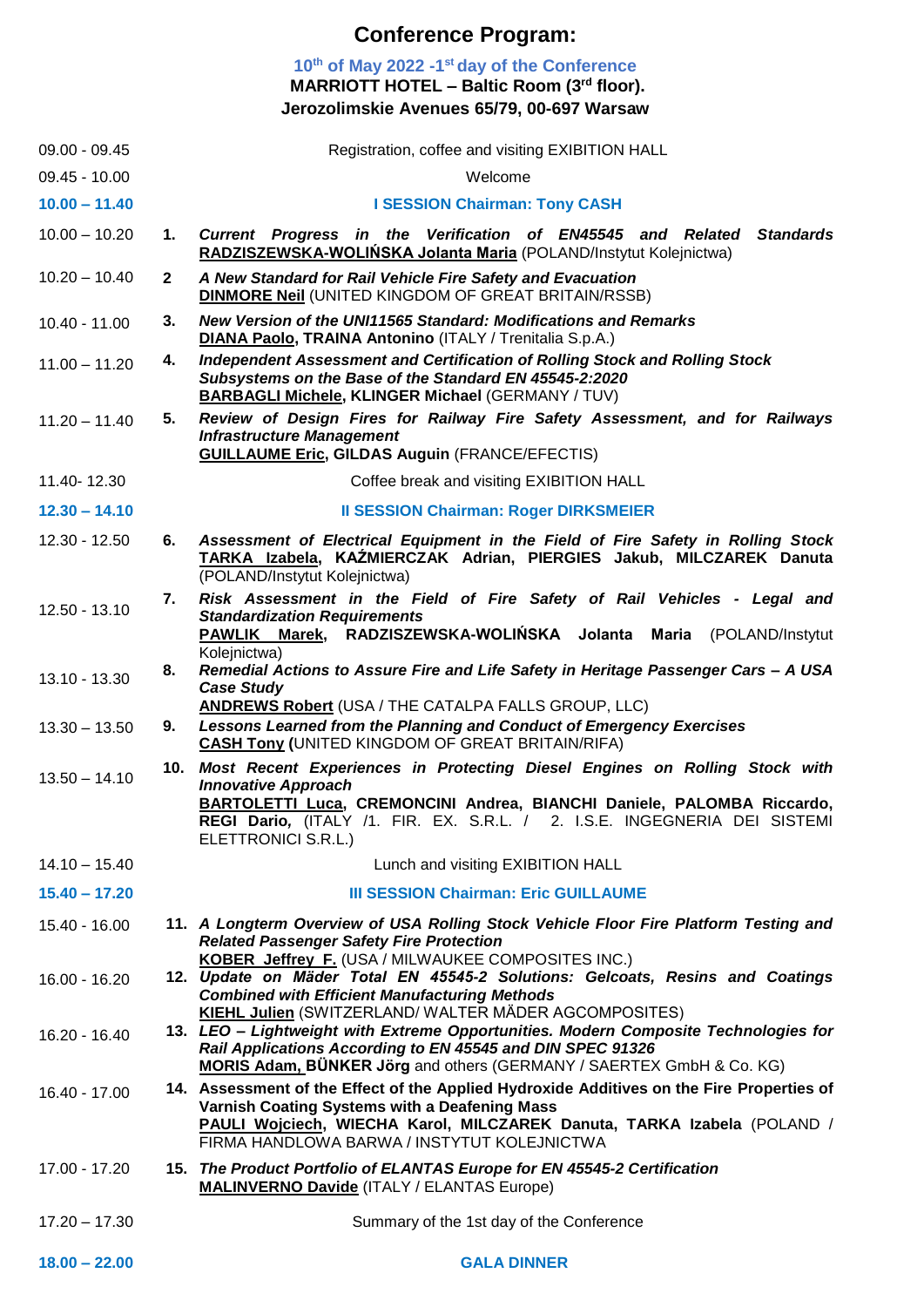### 11<sup>th</sup> of May 2022 - 2<sup>nd</sup> day of the Conference **THE RAILWAY RESEARCH INSTITUTE– Conference Hall Chłopickiego 50 Str. 04-275 Warsaw.**

| $09.00 - 09.45$ | Registration, coffee and visiting EXIBITION HALL                                                                                                                                                                                                                                                            |
|-----------------|-------------------------------------------------------------------------------------------------------------------------------------------------------------------------------------------------------------------------------------------------------------------------------------------------------------|
| $09.45 - 10.00$ | Welcome                                                                                                                                                                                                                                                                                                     |
| $10.00 - 11.00$ | <b>IV SESSION Chairman: Andrea CREMONCINI</b>                                                                                                                                                                                                                                                               |
| $10.00 - 10.20$ | 16. Fire Hazard of Rail Vehicles with Alternative Power Sources<br>RADZISZEWSKA-WOLIŃSKA Jolanta Maria (POLAND/Instytut Kolejnictwa)                                                                                                                                                                        |
| $10.20 - 10.40$ | 17. New Mobility Technologies - New Challenges. An Update on Battery Fires and a New<br><b>Scenario for E-Bike on Trains</b><br><b>DIRKSMEIER Roger A.</b> (GERMANY / FOGTEC)                                                                                                                               |
| $10.40 - 11.00$ | 18. Lithium-Ion Batteries for Rail Infrastructure - Risks, Hazards and Mitigation Strategies<br>MROZIK Wojciech (UNITED KINGDOM OF GREAT BRITAIN / NEWCASTLE<br>UNIVERSITY)                                                                                                                                 |
| $11.00 - 12.00$ | <b>DISCUSSION PANEL:</b><br>What Problems Arise in Interpreting the Provisions of the EN 45545 Standards<br>Series when Designing, Testing and Certifying of Rolling Stock?<br>Moderator: Jolanta Maria RADZISZEWSKA-WOLIŃSKA,<br>Panelists: Tony CASH, Andrea CREMONCINI, Roger DIRKSMEIER, Eric GUILLAUME |
| $12.00 - 12.10$ | Conference summary                                                                                                                                                                                                                                                                                          |
| $12.10 - 13.30$ | Lunch and visiting EXIBITION HALL                                                                                                                                                                                                                                                                           |
| 13.30-15.00     | Visiting the Materials & Structure Laboratory in The Railway Research Institute in Warsaw<br>in the Field of Fire, Mechanical and Corrosion Tests.                                                                                                                                                          |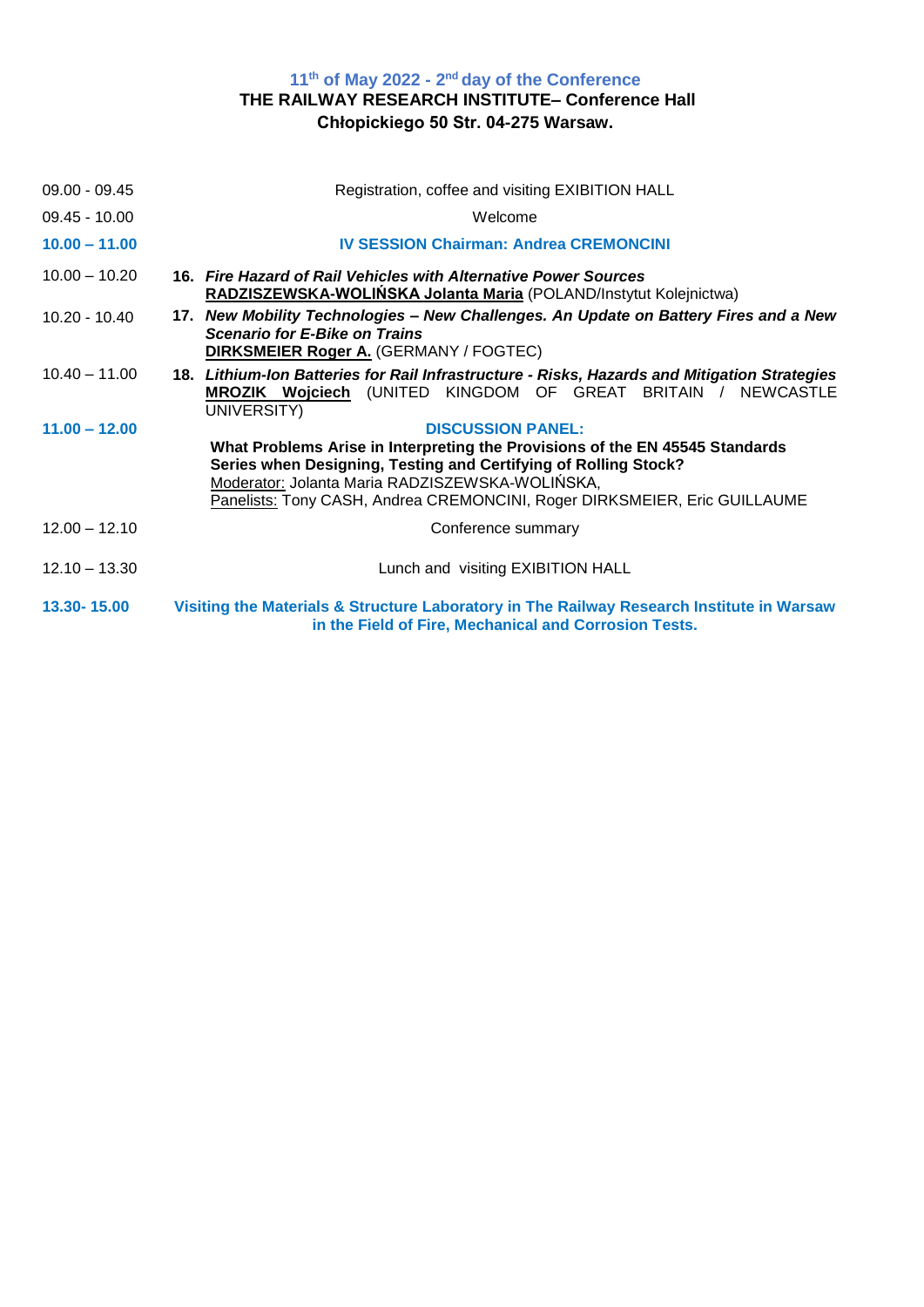### **EXHIBITION HALL The modern and safe equipment of rolling stock**

We invite you to the presentation of yours equipment for rolling stock (detection, alarm and extinguishing systems, materials and non-metallic components) Contact regarding Exibition Hall – Mrs Dorota Adamska, phone +48 22 47-31-320; e-mail: [DAdamska@ikolej.pl](mailto:DAdamska@ikolej.pl) 

### PLATINUM SPONSORS













### GOLD SPONSORS



**The Composite Technology** 







Ingegneria dei Sistemi Elettronici